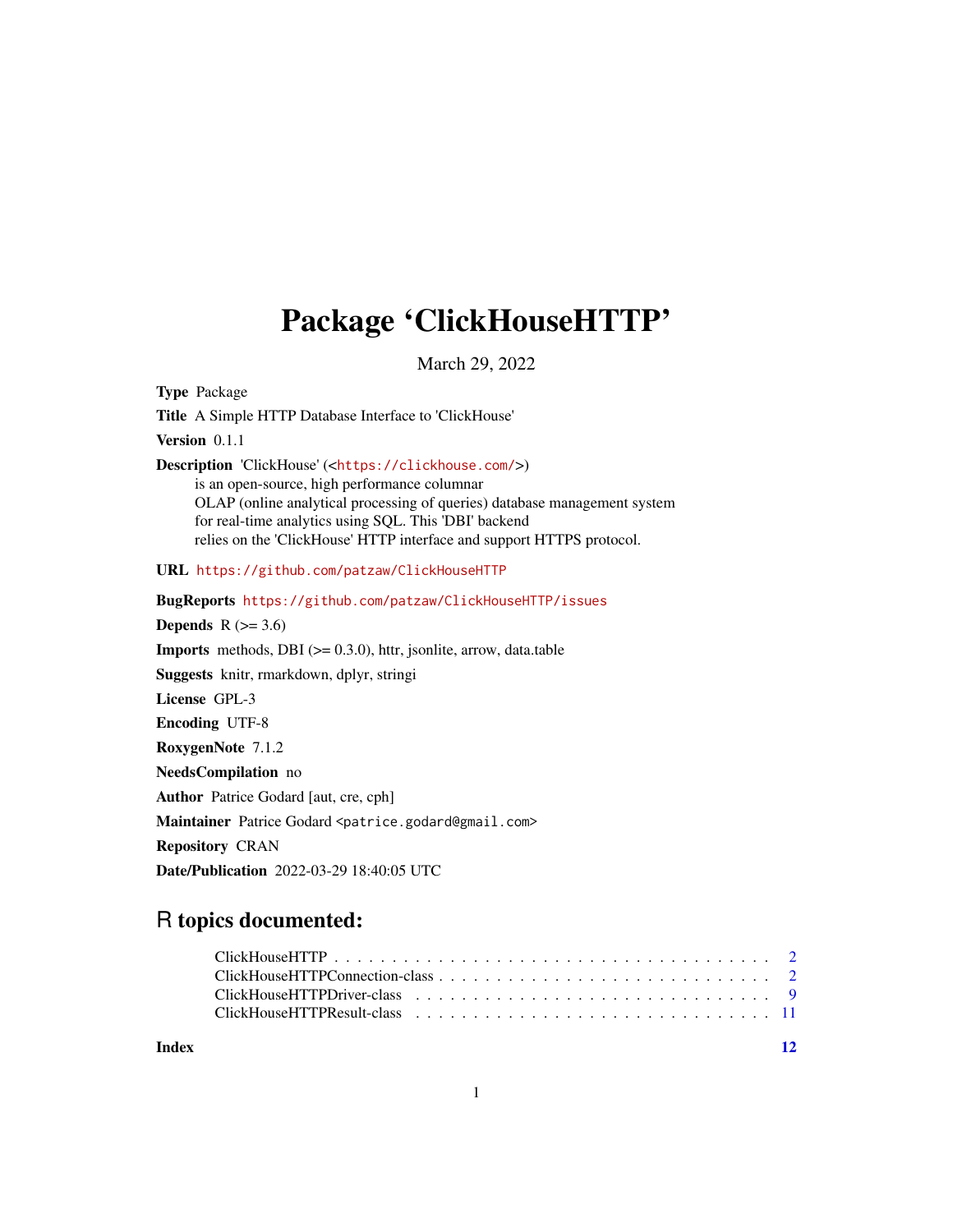<span id="page-1-1"></span><span id="page-1-0"></span>

#### Description

Create a ClickHouseHTTP DBI driver

#### Usage

ClickHouseHTTP()

#### Value

A ClickHouseHTTPDriver

#### See Also

[ClickHouseHTTPDriver](#page-8-1)

<span id="page-1-3"></span>ClickHouseHTTPConnection-class

```
ClickHouseHTTPConnection class.
```
#### <span id="page-1-2"></span>Description

ClickHouseHTTPConnection class. Send SQL query to ClickHouse Information about the ClickHouse database Create a table in ClickHouse Write a table in ClickHouse

#### Usage

```
## S4 method for signature 'ClickHouseHTTPConnection, character'
dbSendQuery(
  conn,
  statement,
  format = c("Arrow", "TabSeparatedWithNamesAndTypes"),
  file = NA,
  ...
\lambda## S4 method for signature 'ClickHouseHTTPConnection'
dbGetInfo(dbObj, ...)
```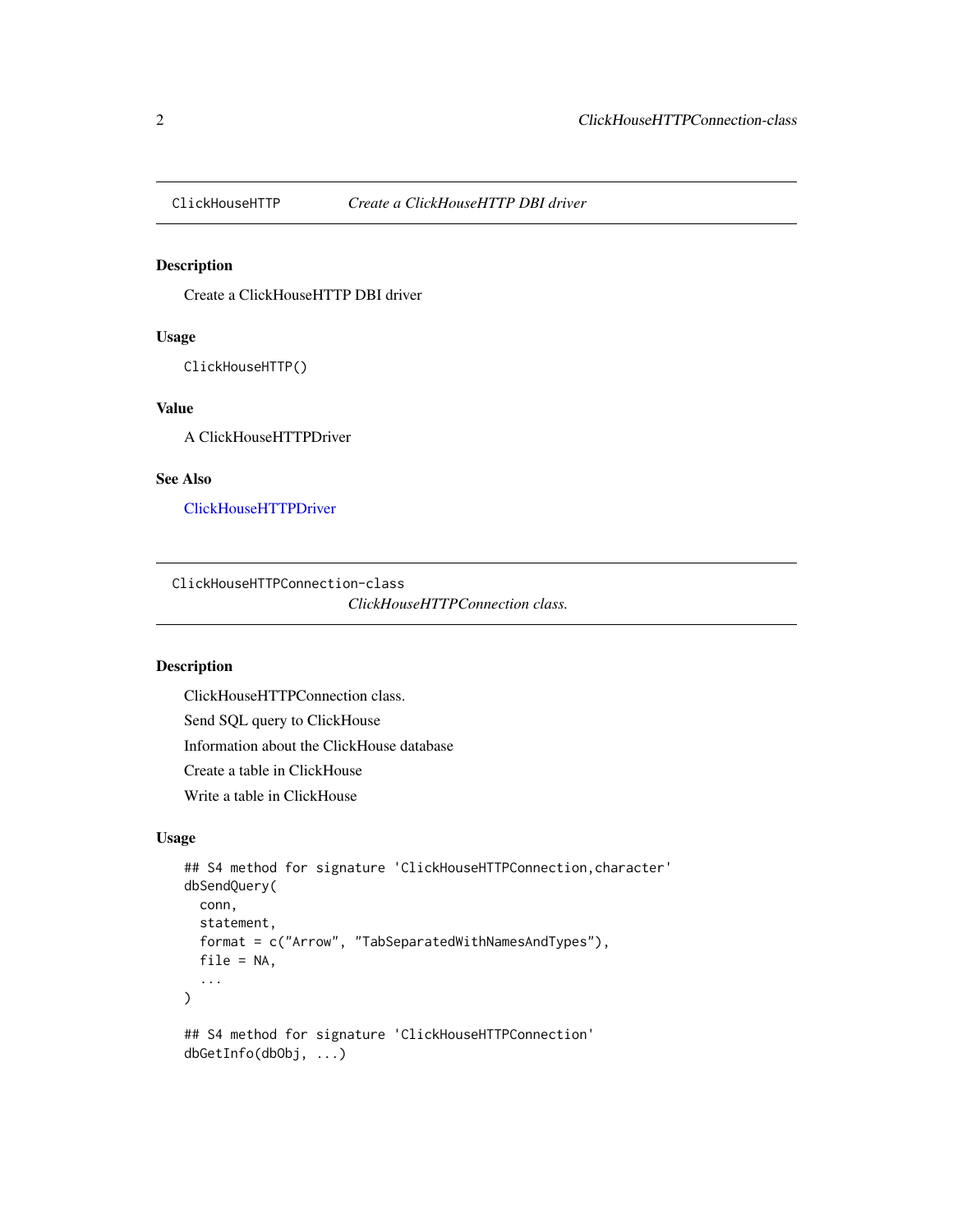```
## S4 method for signature 'ClickHouseHTTPConnection'
dbCreateTable(
 conn,
 name,
 fields,
 engine = "TinyLog",
 overwrite = FALSE,
  ...,
 row.names = NULL,
  temporary = FALSE
\mathcal{L}## S4 method for signature 'ClickHouseHTTPConnection,ANY'
dbWriteTable(
 conn,
 name,
 value,
 overwrite = FALSE,
 append = FALSE,engine = "TinyLog",
  ...
\mathcal{L}
```
#### Arguments

| conn      | a ClickHouseHTTPConnection object created with dbConnect()                                                                                                |
|-----------|-----------------------------------------------------------------------------------------------------------------------------------------------------------|
| statement | the SQL query statement                                                                                                                                   |
| format    | the format used by ClickHouse to send the results. Two formats are supported:<br>"Arrow" (default) and "TabSeparatedWithNamesAndTypes"                    |
| file      | a path to a file to send along the query (default: NA)                                                                                                    |
| $\cdots$  | Other parameters passed on to methods                                                                                                                     |
| db0bj     | a ClickHouseHTTPConnection object                                                                                                                         |
| name      | the name of the table to create                                                                                                                           |
| fields    | a character vector with the name of the fields and their ClickHouse type (e.g.<br>c("text_col String","num_col Nullable(Float64)","nul_col Array(Int32)") |
| engine    | the ClickHouse table engine as described in ClickHouse documentation. Exam-<br>ples:                                                                      |
|           | • "TinyLog" (default)                                                                                                                                     |
|           | • "MergeTree() ORDER BY (expr)" (expr generally correspond to fields sep-<br>arated by $",")$                                                             |
| overwrite | if TRUE and if a table with the same name exists, then it is deleted before creat-<br>ing the new one (default: FALSE)                                    |
| row.names | unsupported parameter (add for compatibility reason)                                                                                                      |
|           |                                                                                                                                                           |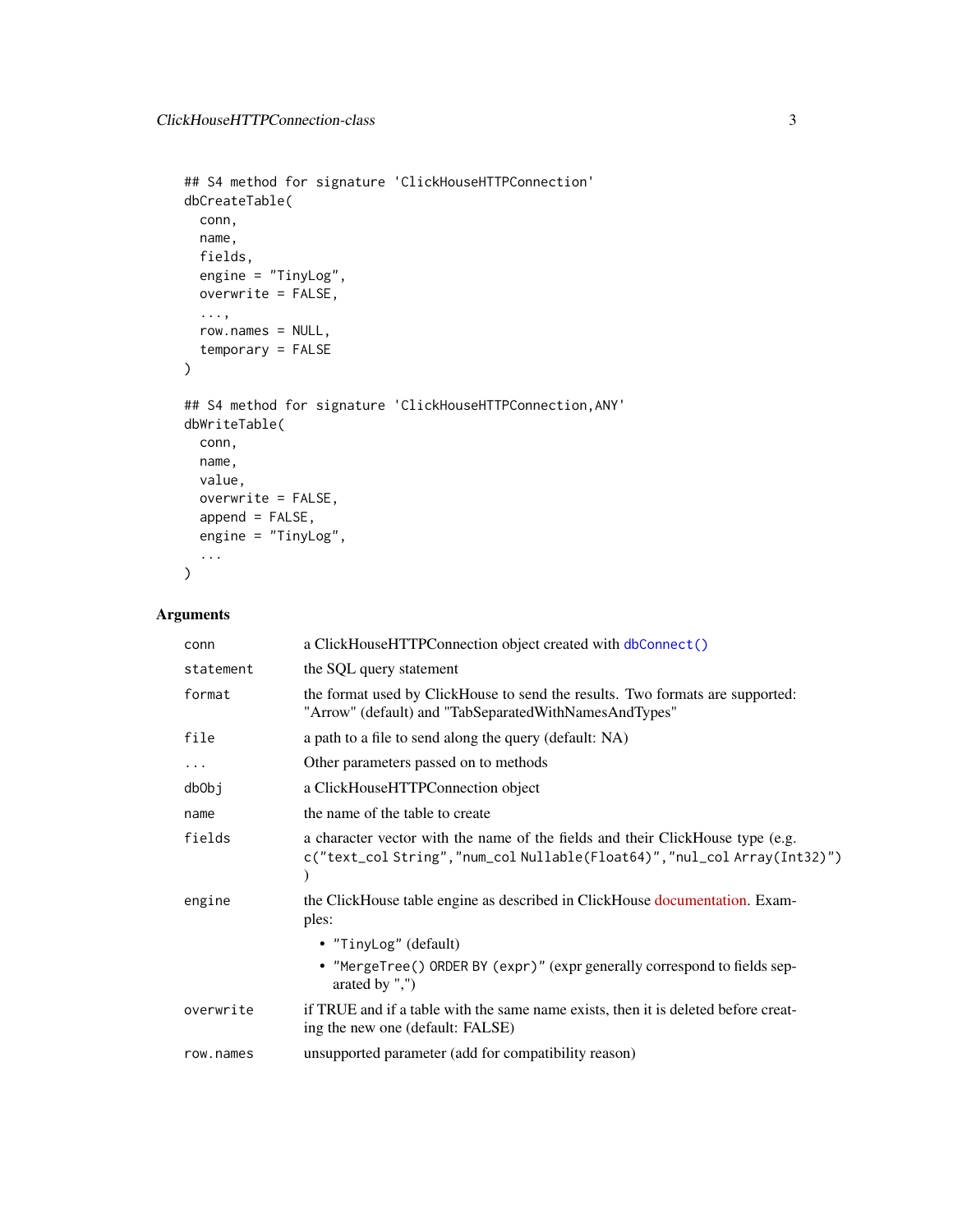| temporary | unsupported parameter (add for compatibility reason)                               |
|-----------|------------------------------------------------------------------------------------|
| value     | the table to write                                                                 |
| append    | if TRUE, the values are added to the database table if it exists (default: FALSE). |

#### Details

Both format have their pros and cons:

- Arrow (default):
	- fast for long tables but slow for wide tables
	- fast with Array columns
	- Date and DateTime columns are returned as UInt16 and UInt32 respectively: by default, ClickHouseHTTP interpret them as Date and POSIXct columns but cannot make the difference with actual UInt16 and UInt32

#### • TabSeparatedWithNamesAndTypes:

- in general faster than Arrow
- fast for wide tables but slow for long tables
- slow with Array columns
- Special characters are not well interpreted. In such cases, the function below can be useful but can also take time.

```
.sp_ch_recov <- function(x){
   stringi::stri_replace_all_regex(
      x,
      c(
          "\\n", "\\t", "\\r", "\\b",
          \sqrt{n} "\\a", "\\f", "\\'", "\\\\"
      ),
      c("\n", "\t", "\r", "\b", "\a", "\f", "'", "\\"),
      vectorize_all=FALSE
   )
}
```
#### Value

A ClickHouseHTTPResult object

A list with the following elements:

- name: "ClickHouseHTTPConnection"
- db.version: the version of ClickHouse
- uptime: ClickHouse uptime
- dbname: the default database
- username: user name
- host: ClickHouse host
- port: ClickHouse port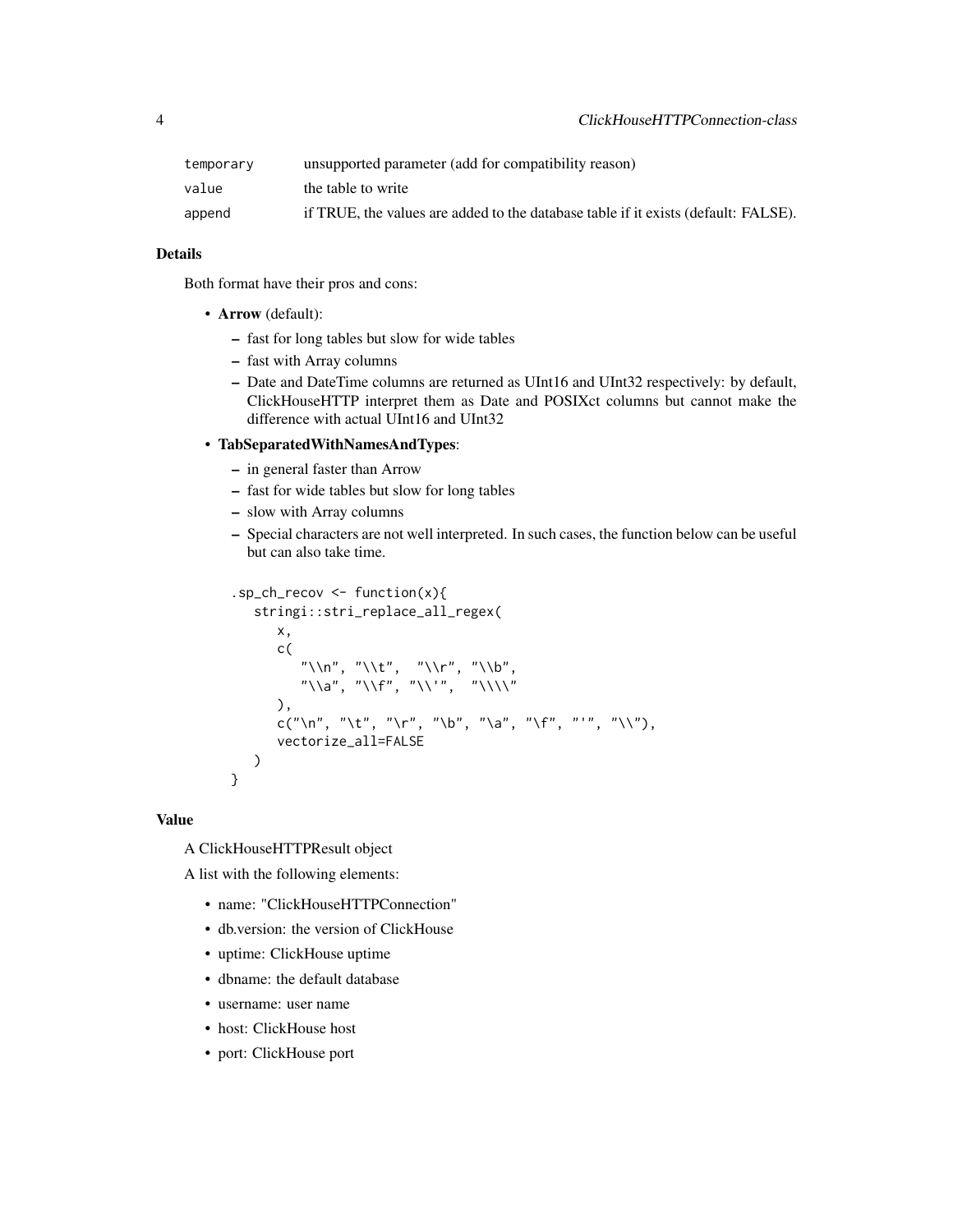<span id="page-4-0"></span>• https: Is the connection using HTTPS protocol instead of HTTP

dbCreateTable() returns TRUE, invisibly.

TRUE; called for side effects

#### See Also

#### [ClickHouseHTTPResult](#page-10-1)

#### Examples

```
## Not run:
## Connection ----
library(DBI)
### HTTP connection ----
con <- dbConnect(
  ClickHouseHTTP::ClickHouseHTTP(), host="localhost",
   port=8123
)
### HTTPS connection (without ssl peer verification) ----
con <- dbConnect(
  ClickHouseHTTP::ClickHouseHTTP(), host="localhost",
   port=8443, https=TRUE, ssl_verifypeer=FALSE
)
## Write a table in the database ----
library(dplyr)
data("mtcars")
mtcars <- as_tibble(mtcars, rownames="car")
dbWriteTable(con, "mtcars", mtcars)
## Query the database ----
carsFromDB <- dbReadTable(con, "mtcars")
dbGetQuery(con, "SELECT car, mpg, cyl, hp FROM mtcars WHERE hp>=110")
## By default, ClickHouseHTTP relies on the
## Apache Arrow format provided by ClickHouse.
## The `format` argument of the `dbGetQuery()` function can be used to
## rely on the *TabSeparatedWithNamesAndTypes* format.
selCars <- dbGetQuery(
   con, "SELECT car, mpg, cyl, hp FROM mtcars WHERE hp>=110",
   format="TabSeparatedWithNamesAndTypes"
)
## Identifying the original ClickHouse data types
attr(selCars, "type")
```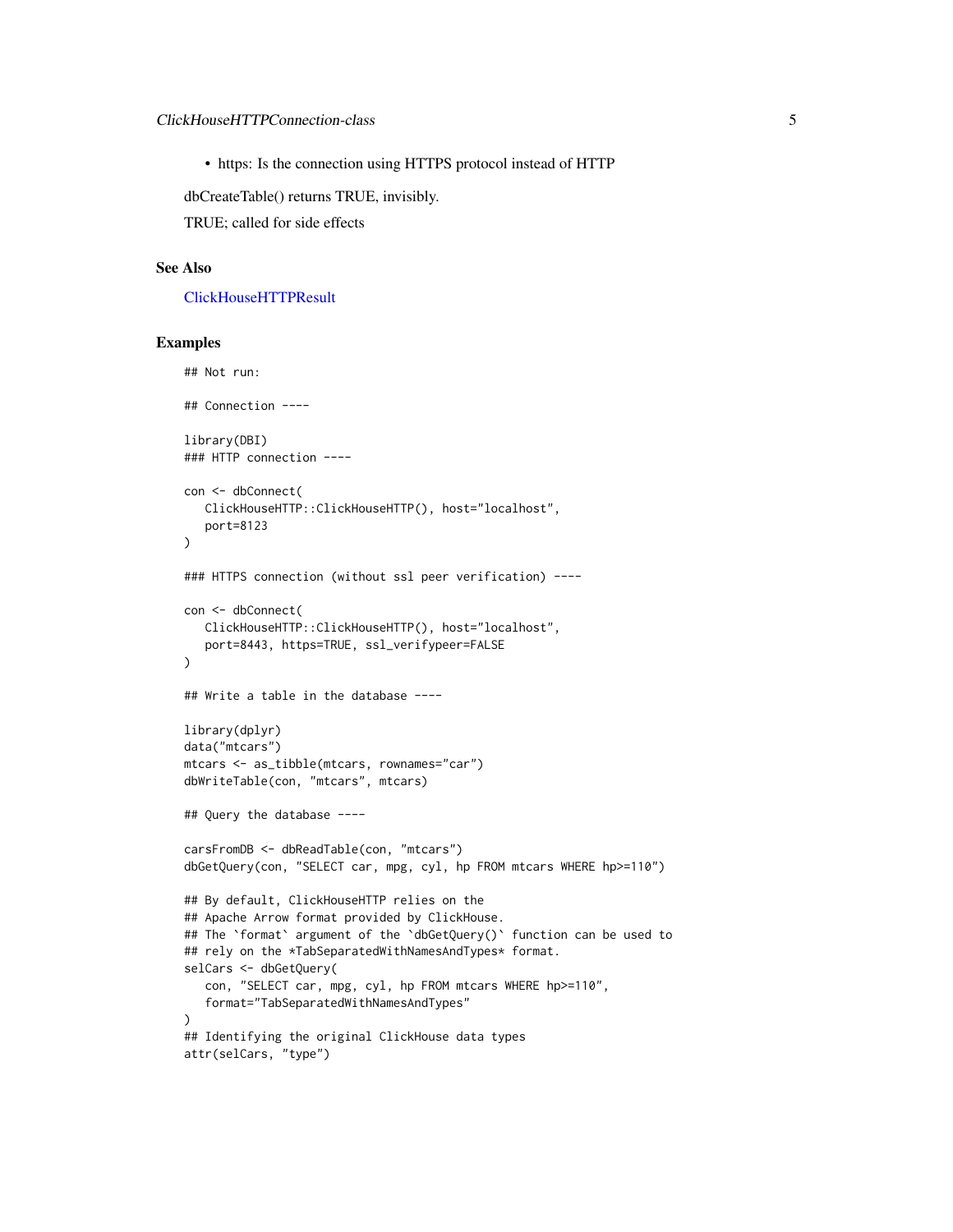```
## Using alternative databases stored in ClickHouse ----
dbSendQuery(con, "CREATE DATABASE swiss")
dbSendQuery(con, "USE swiss")
## The chosen database is used until the session expires.
## It can also be chosen when connecting using the 'dbname' argument of
## the `dbConnect()` function.
## The example below shows that spaces in column names are supported.
## It also shows the support of R `list` using the *Array* ClickHouse type.
data("swiss")
swiss <- as_tibble(swiss, rownames="province")
swiss <- mutate(swiss, "pr letters"=strsplit(province, ""))
dbWriteTable(
   con, "swiss", swiss,
   engine="MergeTree() ORDER BY (Fertility, province)"
)
swissFromDB <- dbReadTable(con, "swiss")
## A table from another database can also be accessed as following:
dbReadTable(con, SQL("default.mtcars"))
## End(Not run)
## Not run:
## Connection ----
library(DBI)
### HTTP connection ----
con <- dbConnect(
   ClickHouseHTTP::ClickHouseHTTP(), host="localhost",
   port=8123
\lambda### HTTPS connection (without ssl peer verification) ----
con <- dbConnect(
   ClickHouseHTTP::ClickHouseHTTP(), host="localhost",
   port=8443, https=TRUE, ssl_verifypeer=FALSE
\mathcal{L}## Write a table in the database ----
library(dplyr)
data("mtcars")
mtcars <- as_tibble(mtcars, rownames="car")
dbWriteTable(con, "mtcars", mtcars)
## Query the database ----
```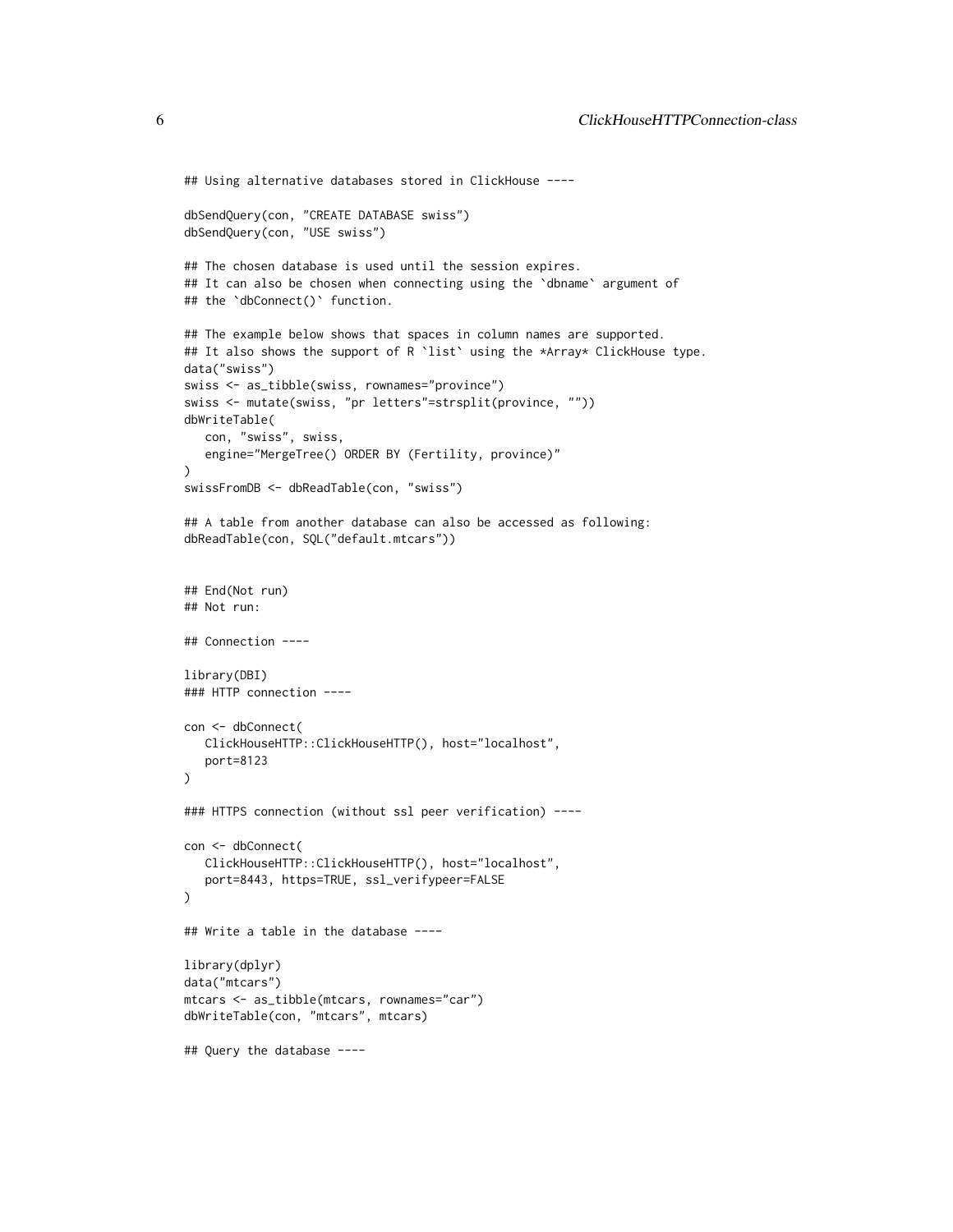```
carsFromDB <- dbReadTable(con, "mtcars")
dbGetQuery(con, "SELECT car, mpg, cyl, hp FROM mtcars WHERE hp>=110")
## By default, ClickHouseHTTP relies on the
## Apache Arrow format provided by ClickHouse.
## The `format` argument of the `dbGetQuery()` function can be used to
## rely on the *TabSeparatedWithNamesAndTypes* format.
selCars <- dbGetQuery(
  con, "SELECT car, mpg, cyl, hp FROM mtcars WHERE hp>=110",
   format="TabSeparatedWithNamesAndTypes"
\lambda## Identifying the original ClickHouse data types
attr(selCars, "type")
## Using alternative databases stored in ClickHouse ----
dbSendQuery(con, "CREATE DATABASE swiss")
dbSendQuery(con, "USE swiss")
## The chosen database is used until the session expires.
## It can also be chosen when connecting using the 'dbname' argument of
## the `dbConnect()` function.
## The example below shows that spaces in column names are supported.
## It also shows the support of R `list` using the *Array* ClickHouse type.
data("swiss")
swiss <- as_tibble(swiss, rownames="province")
swiss <- mutate(swiss, "pr letters"=strsplit(province, ""))
dbWriteTable(
  con, "swiss", swiss,
  engine="MergeTree() ORDER BY (Fertility, province)"
\lambdaswissFromDB <- dbReadTable(con, "swiss")
## A table from another database can also be accessed as following:
dbReadTable(con, SQL("default.mtcars"))
## End(Not run)
## Not run:
## Connection ----
library(DBI)
### HTTP connection ----
con <- dbConnect(
  ClickHouseHTTP::ClickHouseHTTP(), host="localhost",
  port=8123
\mathcal{L}### HTTPS connection (without ssl peer verification) ----
```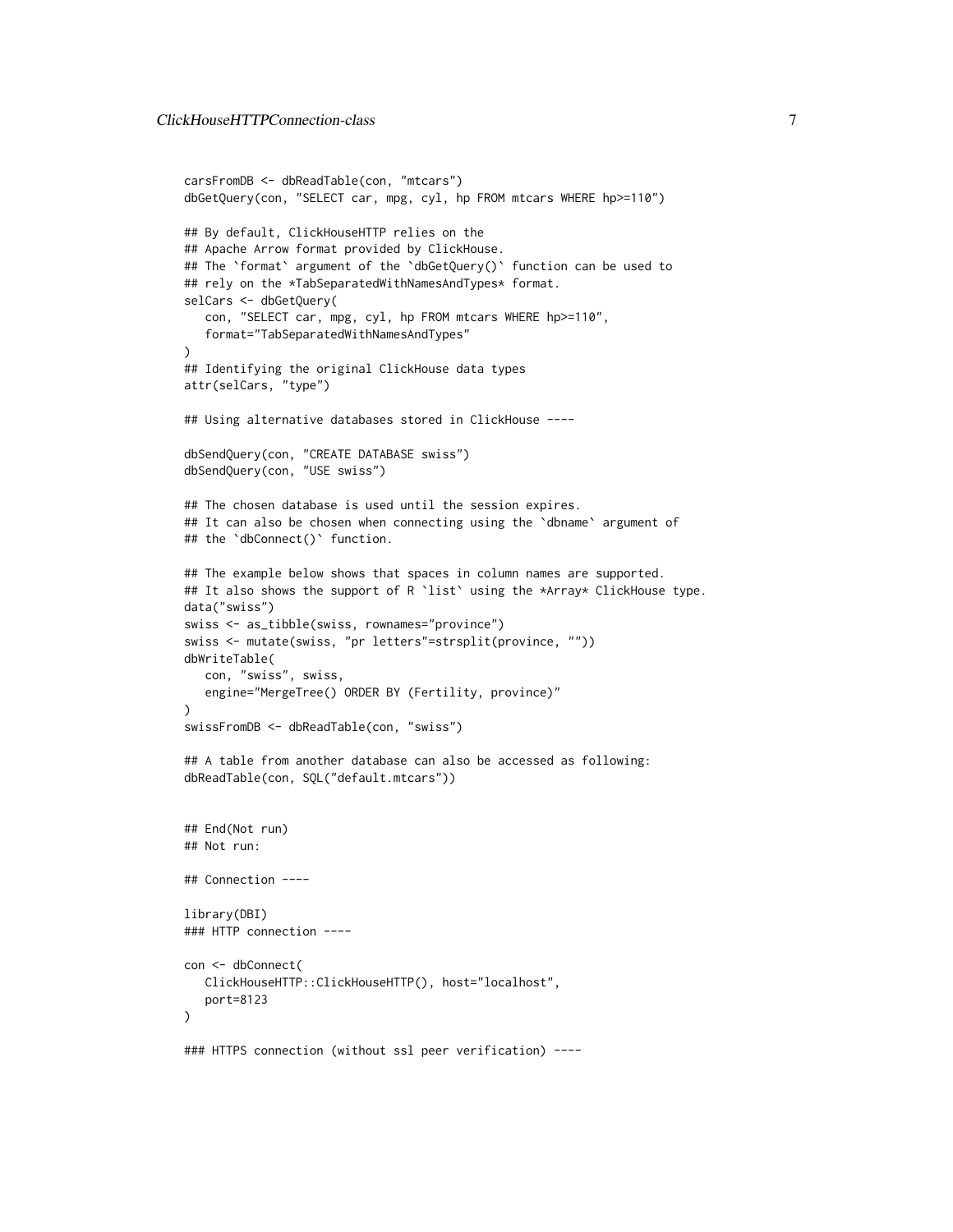```
con <- dbConnect(
   ClickHouseHTTP::ClickHouseHTTP(), host="localhost",
   port=8443, https=TRUE, ssl_verifypeer=FALSE
)
## Write a table in the database ----
library(dplyr)
data("mtcars")
mtcars <- as_tibble(mtcars, rownames="car")
dbWriteTable(con, "mtcars", mtcars)
## Query the database ----
carsFromDB <- dbReadTable(con, "mtcars")
dbGetQuery(con, "SELECT car, mpg, cyl, hp FROM mtcars WHERE hp>=110")
## By default, ClickHouseHTTP relies on the
## Apache Arrow format provided by ClickHouse.
## The `format` argument of the `dbGetQuery()` function can be used to
## rely on the *TabSeparatedWithNamesAndTypes* format.
selCars <- dbGetQuery(
   con, "SELECT car, mpg, cyl, hp FROM mtcars WHERE hp>=110",
   format="TabSeparatedWithNamesAndTypes"
)
## Identifying the original ClickHouse data types
attr(selCars, "type")
## Using alternative databases stored in ClickHouse ----
dbSendQuery(con, "CREATE DATABASE swiss")
dbSendQuery(con, "USE swiss")
## The chosen database is used until the session expires.
## It can also be chosen when connecting using the `dbname` argument of
## the `dbConnect()` function.
## The example below shows that spaces in column names are supported.
## It also shows the support of R `list` using the *Array* ClickHouse type.
data("swiss")
swiss <- as_tibble(swiss, rownames="province")
swiss <- mutate(swiss, "pr letters"=strsplit(province, ""))
dbWriteTable(
   con, "swiss", swiss,
   engine="MergeTree() ORDER BY (Fertility, province)"
\mathcal{L}swissFromDB <- dbReadTable(con, "swiss")
## A table from another database can also be accessed as following:
dbReadTable(con, SQL("default.mtcars"))
```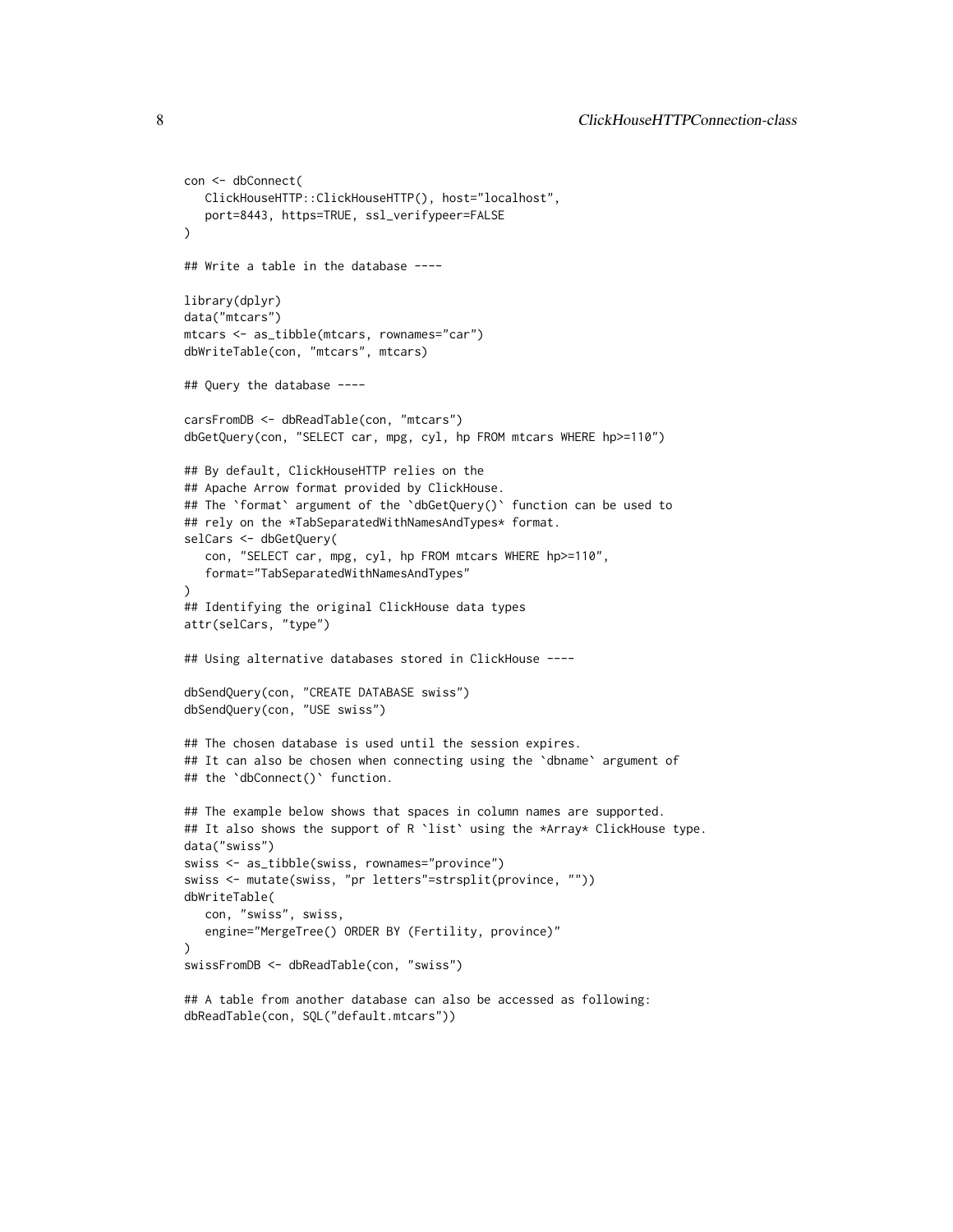<span id="page-8-0"></span>## End(Not run)

<span id="page-8-1"></span>ClickHouseHTTPDriver-class

*Driver for the ClickHouse database using HTTP(S) interface*

#### Description

Driver for the ClickHouse database using HTTP(S) interface Connect to a ClickHouse database using the ClickHouseHTTP DBI

#### Usage

```
## S4 method for signature 'ClickHouseHTTPDriver'
dbConnect(
  drv,
 host = "localhost",
 port = 8123L,
  dbname = "default",
 user = "default",
  password = ",
 https = FALSE,
  ssl_verifypeer = TRUE,
  session_timeout = 3600L,
  convert_uint = TRUE,
  ...
\mathcal{L}
```
#### Arguments

| $\mathsf{d}\mathsf{r}\mathsf{v}$ | A driver object created by ClickHouseHTTP()                                                           |
|----------------------------------|-------------------------------------------------------------------------------------------------------|
| host                             | name of the database host (default: "localhost")                                                      |
| port                             | port on which the database is listening (default: 8123L)                                              |
| dbname                           | name of the default database (default: "default")                                                     |
| user                             | user name (default: "default")                                                                        |
| password                         | user password (default: "")                                                                           |
| https                            | a logical to use the HTTPS protocol (default: FALSE)                                                  |
|                                  | ss1_verifypeer a logical to verify SSL certificate when using HTTPS (default: TRUE)                   |
| session_timeout                  |                                                                                                       |
|                                  | time out in seconds (default: 3600L seconds)                                                          |
| convert_uint                     | a logical: if TRUE (default), UInt ClickHouse data types are converted in the<br>following R classes: |
|                                  | • UInt8 : logical                                                                                     |
|                                  |                                                                                                       |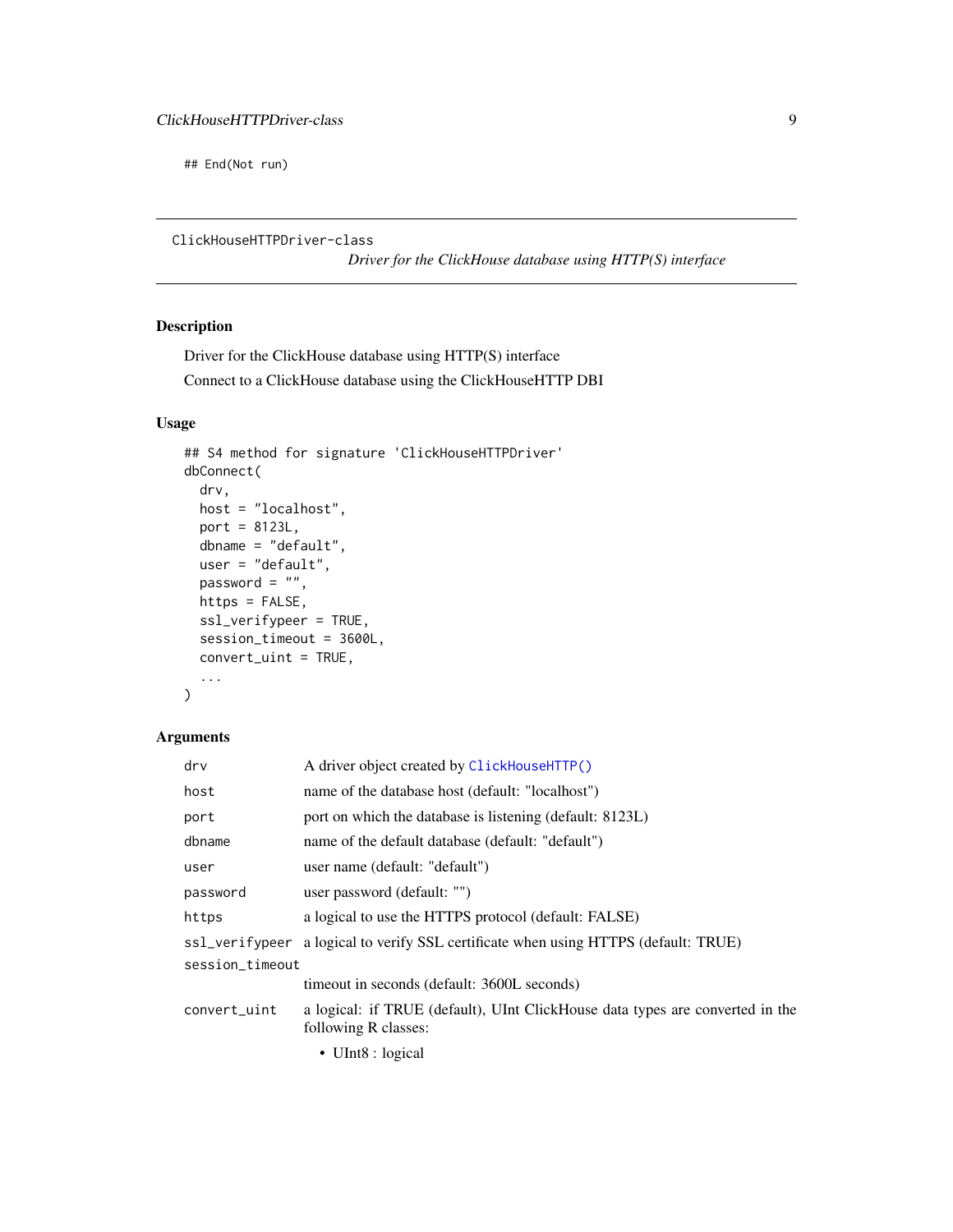- UInt16: Date (when using Arrow format in [dbSendQuery,ClickHouseHTTP](#page-1-2)Connection,character[method\)](#page-1-2)
- UInt32: POSIXct (when using Arrow format in [dbSendQuery,ClickHouseHT](#page-1-2)TPConnection,character[method\)](#page-1-2)
- <span id="page-9-0"></span>... Other parameters passed on to methods

#### Value

A ClickHouseHTTPConnection

#### See Also

[ClickHouseHTTPConnection](#page-1-3)

#### Examples

```
## Not run:
## Connection ----
library(DBI)
### HTTP connection ----
con <- dbConnect(
  ClickHouseHTTP::ClickHouseHTTP(), host="localhost",
   port=8123
)
### HTTPS connection (without ssl peer verification) ----
con <- dbConnect(
   ClickHouseHTTP::ClickHouseHTTP(), host="localhost",
   port=8443, https=TRUE, ssl_verifypeer=FALSE
)
## Write a table in the database ----
library(dplyr)
data("mtcars")
mtcars <- as_tibble(mtcars, rownames="car")
dbWriteTable(con, "mtcars", mtcars)
## Query the database ----
carsFromDB <- dbReadTable(con, "mtcars")
dbGetQuery(con, "SELECT car, mpg, cyl, hp FROM mtcars WHERE hp>=110")
## By default, ClickHouseHTTP relies on the
## Apache Arrow format provided by ClickHouse.
## The `format` argument of the `dbGetQuery()` function can be used to
## rely on the *TabSeparatedWithNamesAndTypes* format.
selCars <- dbGetQuery(
```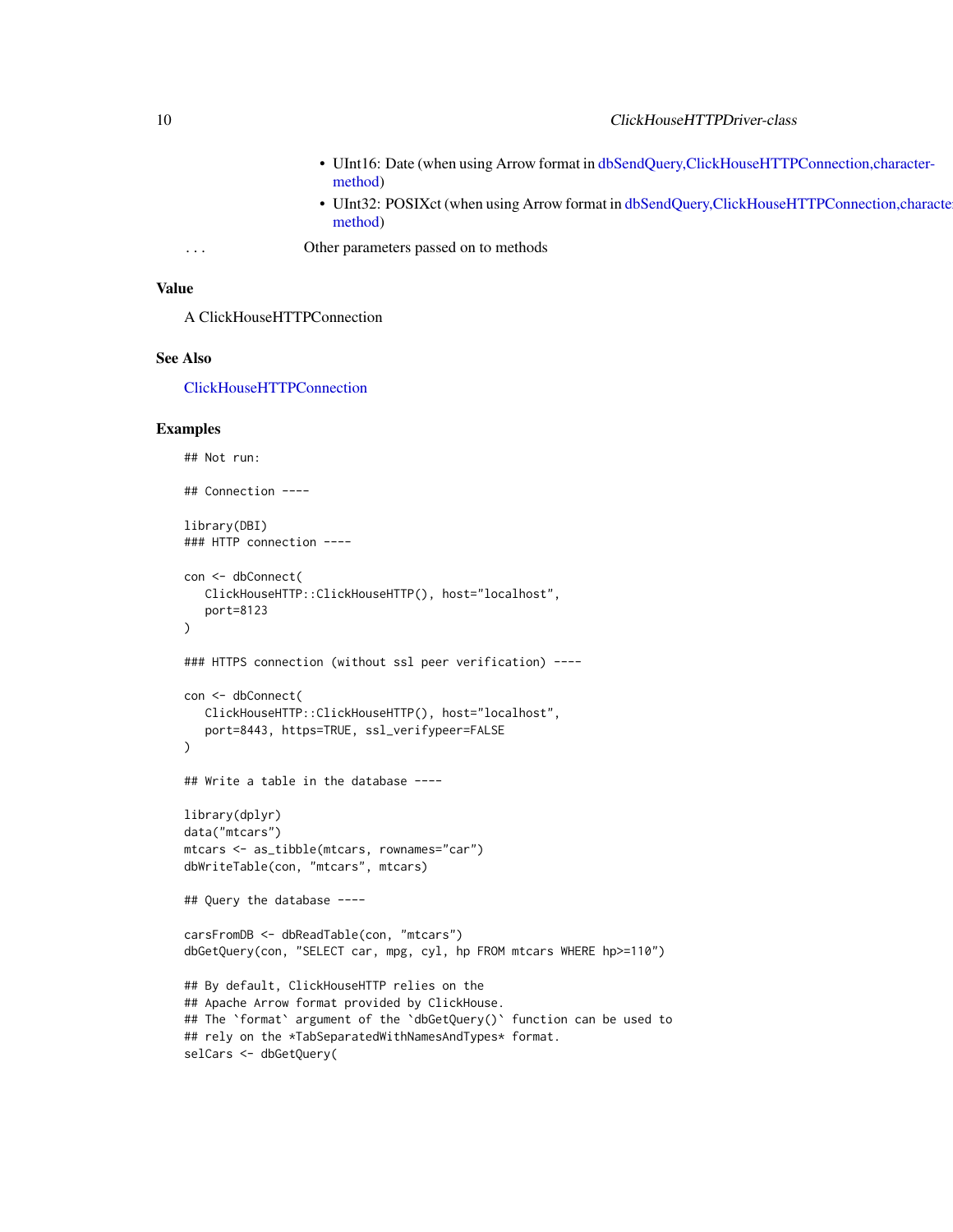```
con, "SELECT car, mpg, cyl, hp FROM mtcars WHERE hp>=110",
   format="TabSeparatedWithNamesAndTypes"
)
## Identifying the original ClickHouse data types
attr(selCars, "type")
## Using alternative databases stored in ClickHouse ----
dbSendQuery(con, "CREATE DATABASE swiss")
dbSendQuery(con, "USE swiss")
## The chosen database is used until the session expires.
## It can also be chosen when connecting using the 'dbname' argument of
## the `dbConnect()` function.
## The example below shows that spaces in column names are supported.
## It also shows the support of R `list` using the *Array* ClickHouse type.
data("swiss")
swiss <- as_tibble(swiss, rownames="province")
swiss <- mutate(swiss, "pr letters"=strsplit(province, ""))
dbWriteTable(
  con, "swiss", swiss,
  engine="MergeTree() ORDER BY (Fertility, province)"
\mathcal{L}swissFromDB <- dbReadTable(con, "swiss")
## A table from another database can also be accessed as following:
dbReadTable(con, SQL("default.mtcars"))
## End(Not run)
```
<span id="page-10-1"></span>ClickHouseHTTPResult-class *ClickHouseHTTPResult class.*

#### Description

ClickHouseHTTPResult class.